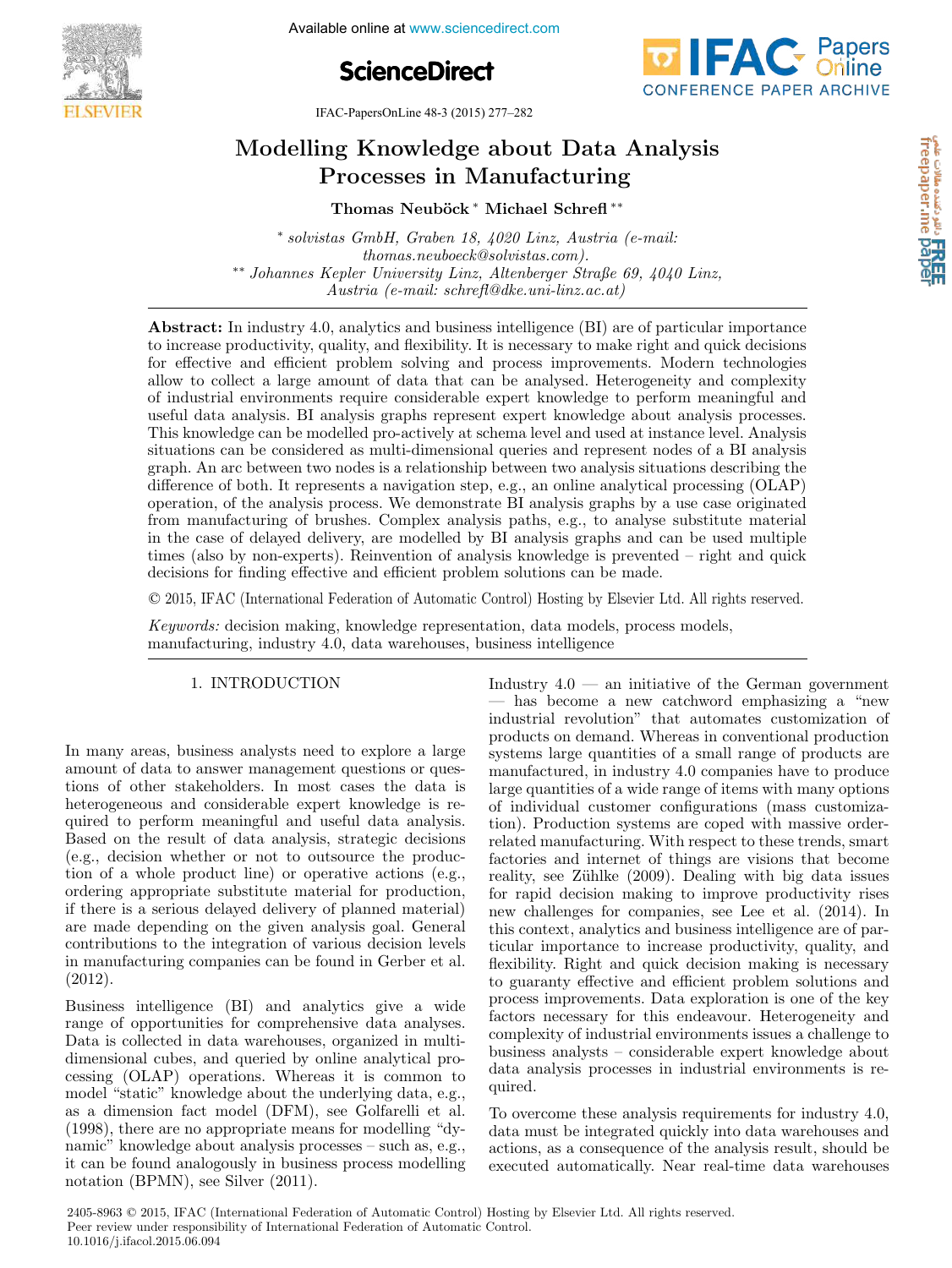set the focus to fast data integration, see Bruckner et al. (2002). Active data warehouses offer support to automate the routine elements of decision tasks by extending conventional data warehouse architecture with analysis rules, see Thalhammer et al. (2001). Analysis and judgement rules can be extended for ontology-driven comparative data analysis, see Steiner et al. (to appear in 2015).

Another crucial point for a successful analysis environment in manufacturing is the provision of expert knowledge and its flexible application. E.g., in the case of analysing substitute material, an analyst must have knowledge about material properties, about its usage within the production process, and about customers' requirements. Knowledge about data is made visible by elaborating conceptual models, e.g., dimension fact models. Business and technical terms are documented in business glossaries. The meaning of measures is described by mappings that relate original attributes of data sources to measures used for analysis. In contrast to these modelling and documentation support there exists no adequate means to model analysis processes itself, although these contain tacit valuable expert knowledge. A business analyst performs an analysis and evaluates the results that again induces a subsequent analysis, and so on. The difference between two analysis situations can be considered as an application of the analyst's expertise, or, in other words, navigation from one analysis situation to another one represents knowledge.

To achieve this type of knowledge integration, analysis processes should be modelled pro-actively to provide analysis guidance. Operational business processes are characterized by online transaction processing (OLTP) allowing a high degree of automation. In contrast, analysis processes can be considered as semi-routine processes comprising routine and non-routine elements. In analysis processes query execution and user interaction about how to proceed in the process (depending on the analysis situation) alternate frequently. Whereas other approaches about analysis processes focuses on evaluation of analysis situations' instances — see Romero et al. (2011), Giacometti et al.  $(2009)$ , and Jerbi et al.  $(2009)$  — our approach sets priorities to pro-active modelling at schema level.

The focus of our approach lies on preparation for decisionmaking. The aim is to prepare decision-relevant data for management, e.g., required in emergency meetings. A business analyst searches for opportunities and impacts to support decision-making. To support the business analyst we provide more than fixed guided reports. By proactive modelling, analysis processes can be flexibly defined, adapted, and subsequently executed. The business analyst gets suitable analysis guidance.

In this paper we show how knowledge about data analysis processes can be modelled pro-actively and used in the field of manufacturing. The approach is based on BI analysis graphs, see Neuböck et al.  $(2012)$  – our previous work focused on the instance level of analysis situations and not on modelling analysis situation schemas pro-actively. A BI analysis graph consists of analysis situations as nodes representing multi-dimensional queries and navigation operations (e.g., OLAP operations) as arcs representing relationships between analysis situations (the difference of two analysis situations). In the paper in hand we show



Fig. 1. Analysis graph (undetailed view)

how knowledge about analysis processes can be modelled at schema level (modelling) and used at instance level (analysing). The approach is demonstrated by a use case from the manufacturing area (production of various types of brushes with a high level of customization). It gives an understanding of how complex analysis paths can be modelled and used multiple times (also by non-experts; preventing reinvention). Right and quick decisions can be made to solve acute issues or to enforce effective and efficient process improvements.

Section 2 introduces the manufacturing use case. Section 3 presents the schema of a single analysis situation and shows how an analysis situation is instantiated. Analysis graph schemas are described in section 4 starting with the schema of a single navigation operation. Linking a set of analysis situations schemas by navigation operations returns the schema of an analysis graph. Section 5 shows the use of analysis graphs. A business analyst traverses analysis situations including backtracking. Finally, section 6 concludes our presentation with an outlook.

### 2. USE CASE

Our use case falls into the field of manufacturing brushes of various types. It comes from our Austrian business partner KOTI Kobra — a member of the European company group KOTI. To satisfy customers' requirements, the company has to offer both large scale production and strong customization leading up in an extreme case to a batch size of one. The focus lies on an order-related production process. Manufacturing of brushes covers a wide application range, i.e., everything that consists of a body material and bristles can be considered as a brush. Industrial and technical brushes, strip and sealing brushes, work tool brushes, sweeping and cleaning brushes, runway brushes, hygiene brushes, or entrance brush mats are important brush applications. Brushes are produced for various markets, e.g., automotive, airport and winter equipment, chemical industry, electronics, food and beverage industry, etc. Various production parameters are important for customization: base types of brushes (strip brush, roller brush, brush discs), body and bristle material (e.g., with respect to temperature resistance, lifetime, mechanical load, etc.), number and ordering of drill holes for bristles, colour, etc.

KOTI Kobra is faced with analysis tasks for solving strategic and operational issues. Here we demonstrate an analysis process that is triggered by a cancelled material order. In this case the situation and the courses of actions must be analysed and relevant information has to be gathered (preparation stage for decision making). The result of this analysis process can be used in an emergency meeting of the management as a well-founded basis for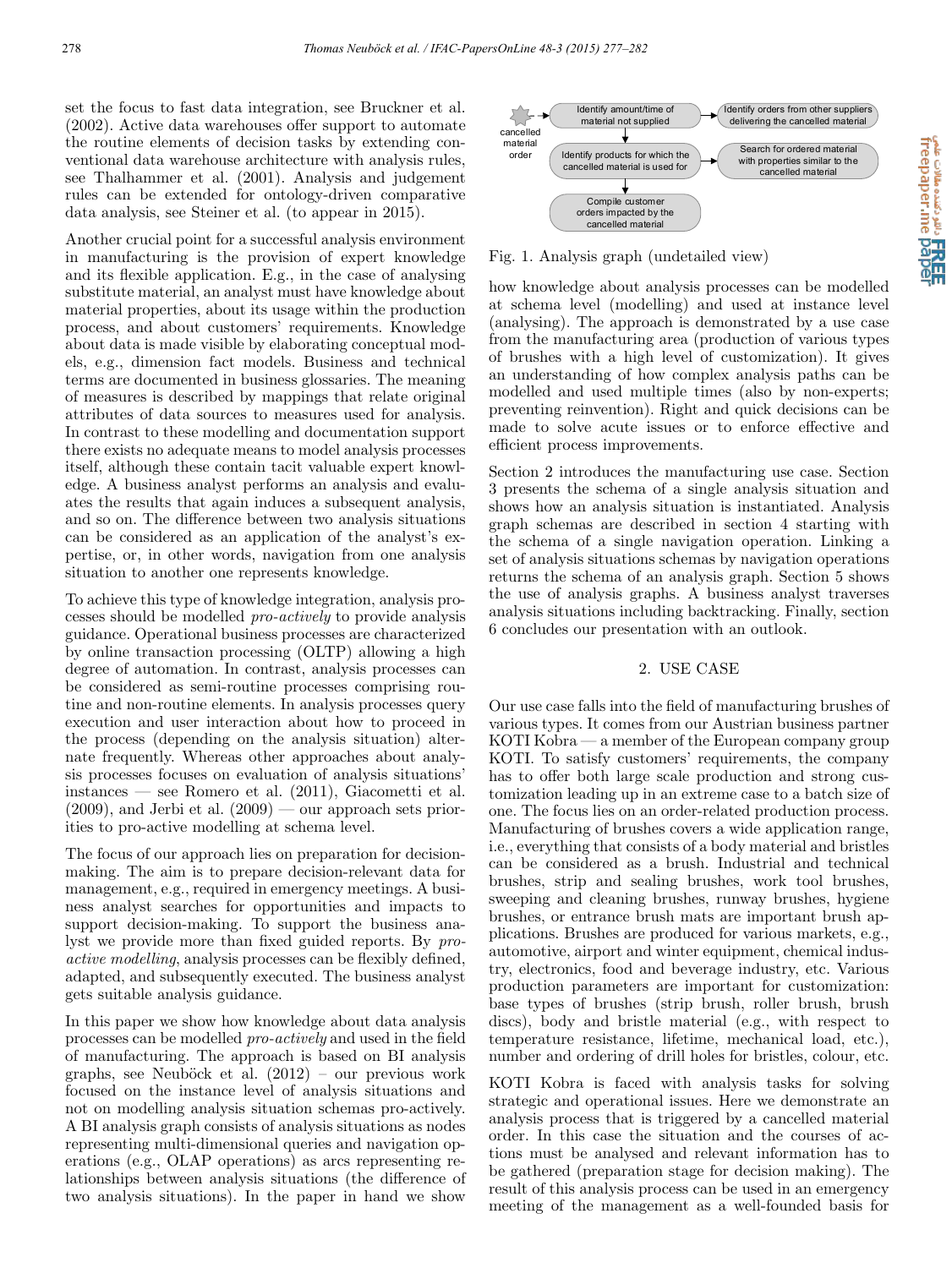

Fig. 2. Overview facts and dimensions

decision making. Fig. 1 depicts an undetailed view (bird's eye view) of a so called analysis graph that sketches an analysis process for our use case.<sup>1</sup> If a material order is cancelled or considerably delayed, the business analyst has to identify the amount and time of the missing material of the cancelled order. Maybe the cancelled material is contained in orders from other suppliers that can serve as a short-term compensation for the cancelled order. Thus the analyst searches for orders from other suppliers containing the cancelled material. One retrieves a list of such suppliers that comprises delivery date, ordered quantity, and costs. Additionally, the business analyst identifies products the cancelled material is used for. This report shows the urgency of the missing material. Next it is important to compile customer orders impacted by the cancelled material. With this information the management elaborates a priority list of critical and less critical customer orders and searches for scope of action. Another possibility for mitigating the issue lies in searching alternative material. The aim is to find material with properties similar to the cancelled material or with sufficient properties that also satisfies the customers' requirements. To get essential information, the analyst must check product requirements and evaluate material with regard to appropriate properties.

Pro-active modelling allows flexible definition and rapid usage of analysis processes. As a company that prefers just in time production to reduce storage and capital commitment costs, and, nevertheless, to satisfy customers' requirements for quality and on-time delivery, it is important to rapidly react to delayed or cancelled supply of production material. Especially, the situation is exacerbated in that considerable expert knowledge is required to analyse effects of and solutions for missing supplies  $-$  e.g., about five hundred different items of trimming material (bristles) and more than four hundred different items of body material are used satisfying various costumer requirements (increasing complexity of the analysis process).

Fig. 2 presents an overview of the data of our simplified use case description. Business events (e.g., MaterialInSupplyOrder) are stored as facts (cubes) in a data warehouse. Facts can be analysed with respect to dimensions (e.g., Supplier). Both dimensions and facts are tables organized in a star schema that can be conceptually visualized by a dimension fact model (DFM). In the subsequent presentation, we only use facts CustomerOrder, MaterialUsedFor-Product, and MaterialInSupplyOrder, and their related dimensions. Actually, there are more than hundred fact and



Fig. 3. Dimension Fact Model (DFM)

dimension tables containing analysis data, e.g., Performed-ProductionStep, Machine, Personnel, or ProductionStep.

Fig. 3 shows two stars containing material used for products and material in supply orders as fact tables. Ordered quantity, delivered quantity, and costs are measures of fact table MaterialInSupplyOrder. Dimensions consist of dimension hierarchies that comprises dimension levels, e.g., dimension Time contains a hierarchy comprising dimension levels day (date), month, and year. The levels day, week, and year form another hierarchy of dimension Time. A measure is related to the finest granularity level, e.g., the measures of MaterialInSupplyOrder are stored per material, supplier, and day. They can be aggregated to higher dimensional levels, e.g., sum of ordered quantities over all suppliers.

Concrete elements of dimensions are called dimension nodes (e.g., 21 October 2014 is a node of dimension Time at level day; 2014 is another node of dimension Time at level year). A dimension node can be described by additional attributes (describing attributes) related to a level, e.g., minTemperature and maxTemperature are describing attributes of level material in dimension Material. These attributes describe the temperature range of the material's application. Describing attributes can be used to define predicates that can be applied in queries, e.g., predicate heat-resistant is defined at level material as maxTemperature  $\geq 100$ . Predicates can be extended to an ontological approach we will not deal with in the present paper. For details see Neuböck et al.  $(2014)$ .

Based on cubes, a business analyst can execute queries and apply OLAP operations. E.g., she or he takes cube MaterialInSupplyOrder, selects node 2014 in dimension Time at level year and node Bristle Material in dimension Material at level materialCategory (selected nodes and levels are called dice node and dice level respectively), restricts the query to heat-resistant material (predicate heatresistant), and lists the sum of ordered quantity (measure orderedQnty) per material (level material). Next the user can, e.g., move down from node 2014 to a subordinate node May 2014 or drill down additionally to level day, such that the sum of measure orderedQnty is additionally listed per day.

e Calia منابر دکتنده هالات<br>freepaper.me papel<br>freepaper.me

 $1$  For demonstration the illustrated analysis process is a simplification of the real one.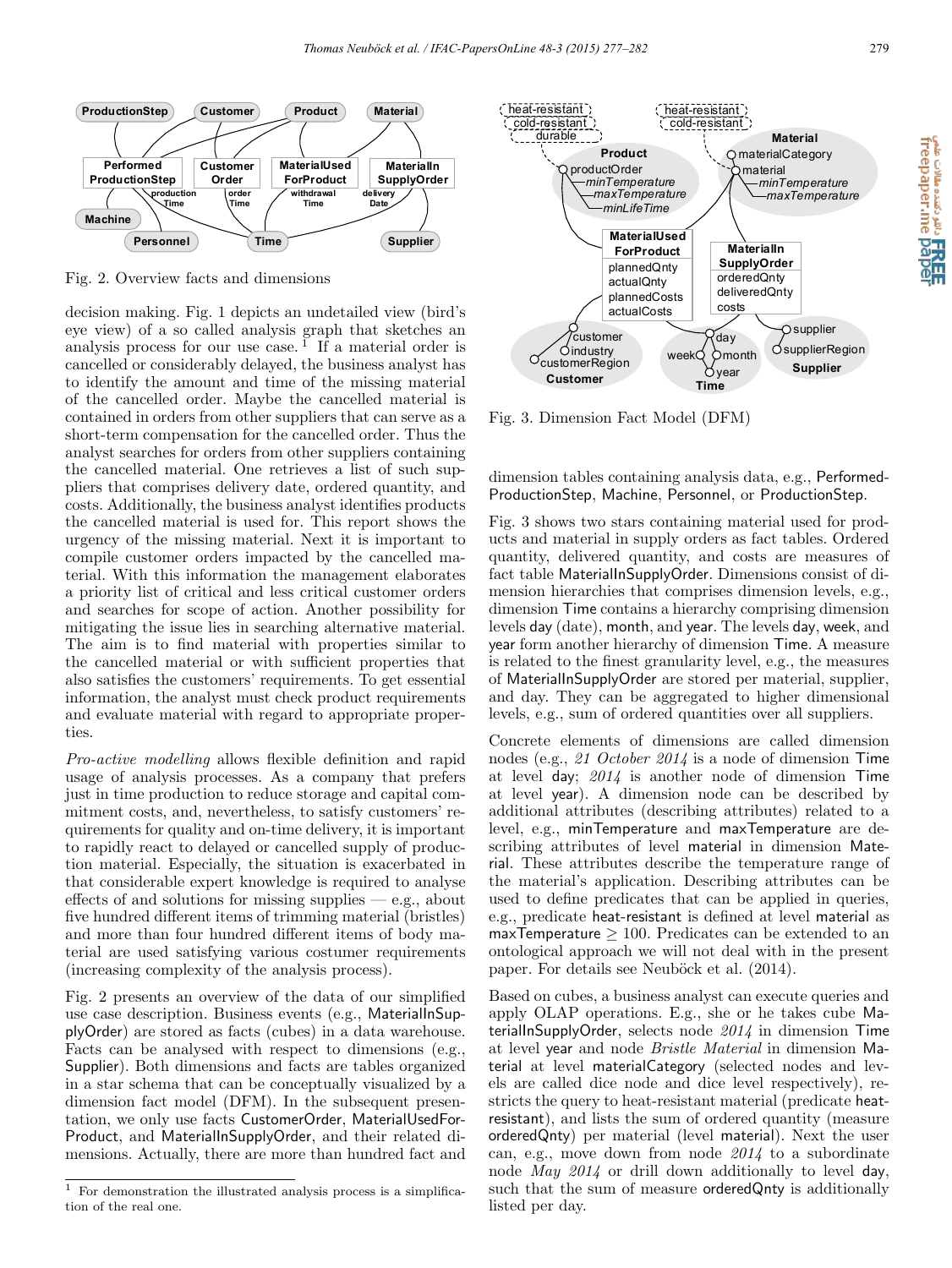



### 3. ANALYSIS SITUATION

An analysis situation represents a multi-dimensional query. It is modelled at schema level by an analysis situation schema (see Fig. 4, left side) which comprises an identifier *AS*, a cube *C*, *m* measures  $M_1 \cdots M_m$ , and a dimension qualification. The measures must be defined over cube *C*. The dimension qualification specifies the selected nodes in each dimension and defines the granularity in each dimension, i.e., the level at which measures are aggregated. Each dimension  $D_i$  (1  $\leq i \leq n$ ) must be a dimension of cube *C*. For dimension  $D_i$  the modeller of an analysis situation can state a dice node  $N_i$  at dice level  $L_i$ meaning that the multi-dimensional query includes node  $N_i$  and all its subordinate nodes. Per dimension there is a special level top representing the highest level to which all dimension nodes can be rolled up. all is the single node of level top. Moreover, the dice node and all of its subordinate nodes can be restricted by an additional slice condition that consists of  $s_i$  predicates  $P_{i,1} \cdots P_{i,s_i}$ . The conjunction  $P_{i,1} \wedge \cdots \wedge P_{i,s_i}$  of all predicates forms the slice condition which only selects those nodes of the dice node that satisfies all predicates. Finally, granularity  $G_i$  defines the level of dimension  $D_i$  the measures are aggregated. The pair dice level and dice node can be missing, meaning that analysis situation *AS* defines dice level top and dice node all for the corresponding dimension. A missing slice condition expresses that there are no further restrictions, i.e., it is equivalent to slice condition with constant truth value true. If there is no granularity definition, the granularity level of the corresponding dimension is top. Instead of concrete values for measures, dice levels, dice nodes, predicates, and granularities, one can use variables. Prefix ? is used to denote variable names syntactically (e.g., ?mat, ?tm, etc.).

Fig. 5 shows four examples of analysis situation schemas. <sup>2</sup> Using AS2, a business analyst can retrieve a list of suppliers comprising delivery date, ordered quantity, already delivered quantity, and costs of ordered material ?mat within a certain time period ?tm. Maybe ordered items can

| AS2: Material ?mat in supply order<br>in period ?tm (at time level ?tmLvl)<br>per supplier and day                                                                                                      |                                |                                           |  | AS3: Material 2mat used for a<br>product in period ?tm (at<br>time level ?tmLvl) per day                                                                                                                                                        |                                           |  |
|---------------------------------------------------------------------------------------------------------------------------------------------------------------------------------------------------------|--------------------------------|-------------------------------------------|--|-------------------------------------------------------------------------------------------------------------------------------------------------------------------------------------------------------------------------------------------------|-------------------------------------------|--|
| <b>Cube: MaterialInSupplyOrder</b><br>Measures: sum(orderedQnty),<br>sum(deliveredQnty), sum(costs)                                                                                                     |                                |                                           |  | <b>Cube: MaterialUsedForProduct</b><br>Measures: sum(plannedQnty),<br>sum(plannedCosts)                                                                                                                                                         |                                           |  |
| <b>Dimension Qualification</b>                                                                                                                                                                          |                                |                                           |  | <b>Dimension Qualification</b>                                                                                                                                                                                                                  |                                           |  |
| <b>Material</b>                                                                                                                                                                                         | Supplier                       | Time                                      |  | Material                                                                                                                                                                                                                                        | <b>Time</b>                               |  |
| <b>DL:</b> material                                                                                                                                                                                     | DL:                            | $DI \cdot 2$ <i>tml vl</i>                |  | DL: material                                                                                                                                                                                                                                    | $DL: 2$ tml vl                            |  |
| DN: ?mat                                                                                                                                                                                                | DN:                            | DN: 2tm                                   |  | DN: ?mat                                                                                                                                                                                                                                        | DN: 2tm                                   |  |
| SC:                                                                                                                                                                                                     | SC:                            | SC:                                       |  | SC:                                                                                                                                                                                                                                             | SC:                                       |  |
| GL:                                                                                                                                                                                                     | GL: supplier                   | $GL:$ day                                 |  | GL:                                                                                                                                                                                                                                             | $GL:$ day                                 |  |
| AS5: Material ?mat used for product<br>with requirement ?reg in period ?tm<br>(at time level ?tmLvl) per day<br><b>Cube: MaterialUsedForProduct</b><br>Measures: sum(plannedQnty),<br>sum(plannedCosts) |                                |                                           |  | AS6: Material of category ?matCat<br>with property ?prop in supply<br>order in period ?tm (at time level<br>?tmLvl) per material and day<br><b>Cube: MaterialInSupplyOrder</b><br>Measures: sum(orderedQnty),<br>sum(deliveredQnty), sum(costs) |                                           |  |
| <b>Dimension Qualification</b>                                                                                                                                                                          |                                |                                           |  | <b>Dimension Qualification</b>                                                                                                                                                                                                                  |                                           |  |
| <b>Material</b>                                                                                                                                                                                         | Product                        | Time                                      |  | <b>Material</b>                                                                                                                                                                                                                                 | <b>Time</b>                               |  |
| DL: material<br>DN: ?mat<br>SC:<br>GL:                                                                                                                                                                  | DI ·<br>DN:<br>SC: ?reg<br>GL: | DL: 2tmLvl<br>DN: 2tm<br>SC:<br>$GL:$ day |  | DL: material<br>Category<br>DN: ?matCat<br>SC: ?prop<br>GL: material                                                                                                                                                                            | DL: 2tmLvl<br>DN: 2tm<br>SC:<br>$GL:$ day |  |

Fig. 5. Four examples of analysis situation schemas



Fig. 6. Example of a navigation step schema

serve as a short-term compensation for the cancelled order. Using AS3, the business analyst can identify scheduled production that would need the cancelled material. From the resulting report, one can derive the urgency of the missing material. To search for alternative material, a business analyst can use AS5 for checking product requirements and AS6 for evaluating ordered material with regard to appropriate properties.

To use an analysis situation, one binds its variables, e.g., for AS2 variable ?mat is bound to Polymex 0.18 black, ?tmLvl to month, and ?tm to *Oct.* 14. An instantiated analysis situation represents an executable OLAP query. Tab. 1 shows a possible query result.

Table 1. Query result

|          |            | sum(         | sum(           |            |
|----------|------------|--------------|----------------|------------|
| supplier | day        | orderedQnty) | deliveredQnty) | sum(costs) |
| 4711     | 2014-10-01 | 100          | 100            | 2,200.00   |
| 4711     | 2014-10-31 | 300          |                | 6,000.00   |
| 9966     | 2014-10-22 | 200          |                | 4.100.00   |

<sup>2</sup> Analysis situation schemas AS1 and AS4 are explained later.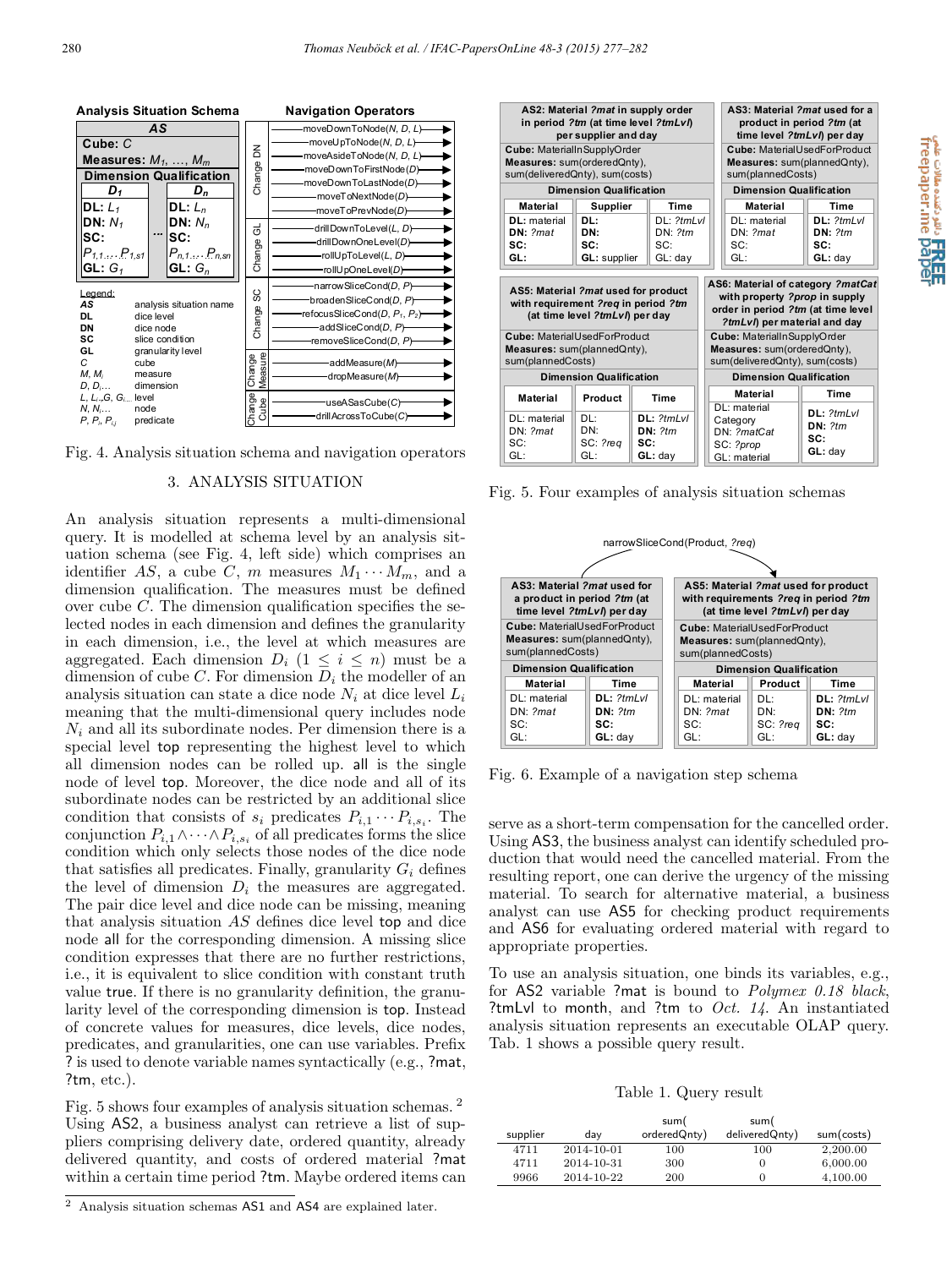

### Fig. 7. Analysis graph (detailed view)

May 11-13, 2015. Ottawa, Canada

# 4. ANALYSIS GRAPH SCHEMA

Two analysis situation schemas <sup>3</sup> can be linked. A link represents a navigation step that also can contain variables. A navigation step corresponds to one or more OLAP operations (e.g., drill down, roll up, etc.) that indicate how an instance of the target situation schema is derived from an instance of the source situation schema. The right side of Fig. 4 shows available navigation operators. They are grouped into operators each changing one component of the source analysis situation — changing dice node (and possibly dice level), granularity, slice condition, measure, or cube. E.g., moveDownToNode(*N*, *D*, *L*) moves down to node *N* which is situated at finer granularity level *L* of dimension *D*, drillDownToLevel $(L, D)$  changes granularity of dimension *D* to a finer granularity level *L*, narrowSliceCond(*D*, *P*) restricts slice condition of dimension *D* to predicate *P*, removeMeasure(*M*) removes measure *M* from the query result, and drillAcrossToCube $(C)$  leaves the cube of the source situation and moves to cube *C* respecting common dimensions. The analysis graph schema is a directed graph of nodes representing analysis situation schemas with arcs as navigation steps.

Fig. 6 shows a navigation step from AS3 to AS5, where slice condition in AS3 is narrowed in dimension Product to predicate ?req resulting in AS5. A detailed view of the analysis graph of Fig. 1 can be found in Fig. 7. By AS1, ordered quantity and delivery date of the cancelled material can be obtained. To look for opportunities of short-term compensation, a list of suppliers and delivery dates can be retrieved by AS2. A report can be generated by AS3 listing the days where the cancelled material was scheduled for production (detecting the urgency of the missing material). It is important to rank customer orders with respect to critical and less critical ones. Analysis situation AS4 can be used to retrieve customer orders impacted by the missing material. Searching for substitute material represents another alternative to cope with the issue of cancelled material. Product requirements can be evaluated by AS5. One can navigate to AS6 to identify material of corresponding categories and with appropriate



Fig. 8. Example of a navigation step instance

properties, such that the product requirements can still be satisfied.

### 5. ANALYSIS

Once an analysis graph schema has been modelled it can be used multiple times. An analysis corresponds to a sequence of instantiated analysis situations which are retrieved from an analysis graph following the modelled navigation steps (arcs). Instantiating a navigation step, the user binds all its variables. Thereby variable bindings of the source analysis situation are transferred to the target analysis situation according to the navigation operator associated with the navigation step.

Fig. 8 shows an instantiated navigation step with instantiated source and target analysis situations. In AS3 the analyst identifies all days of October 2014 the missing material Polymex 0.18 black is planned for production. The same query is executed in AS5 except product requirements are restricted to heat-resistant. The analyst intends to evaluate cancelled material with respect to special product requirements.

An execution of an analysis graph, i.e., an analysis, can be represented as an analysis trace. Such a trace may also contain backtracking steps to a previous analysis situation (not modelled explicitly).

Tab. 2 shows an excerpt of an analysis trace of the analysis graph in Fig. 7. Analysis situation instances are listed in rows. Column AS/I contains analysis situation identifier (AS) and instance number (I). The value a variable is bound to is underlined. AS3/1 is an instance of analysis situation AS3. The analyst focuses on material Polymex 0.18 black planned for production in October 2014. In the next step (AS3/5) she or he is interested in products satisfying heat-resistance where Polymex 0.18 black is used. Subsequently, the analyst wants to retrieve a list containing material of category Bristle Material having property heat-resistant (AS6/1). The aim is to identify possible substitute material satisfying special product requirements, too. In the last visible row (AS3/2) of Tab. 2, a second instance of analysis situation AS3 is listed. The analyst changes the focus to material PA 66, 0.25 white for searching again appropriate substitute material.

e Civia منتده مقالات علمي<br>freepaper.me **paper** 

 $^3\,$  If the context is unambiguous, we also use – for abbreviation – the notion analysis situation instead of analysis situation schema and the notion analysis graph instead of analysis graph schema.